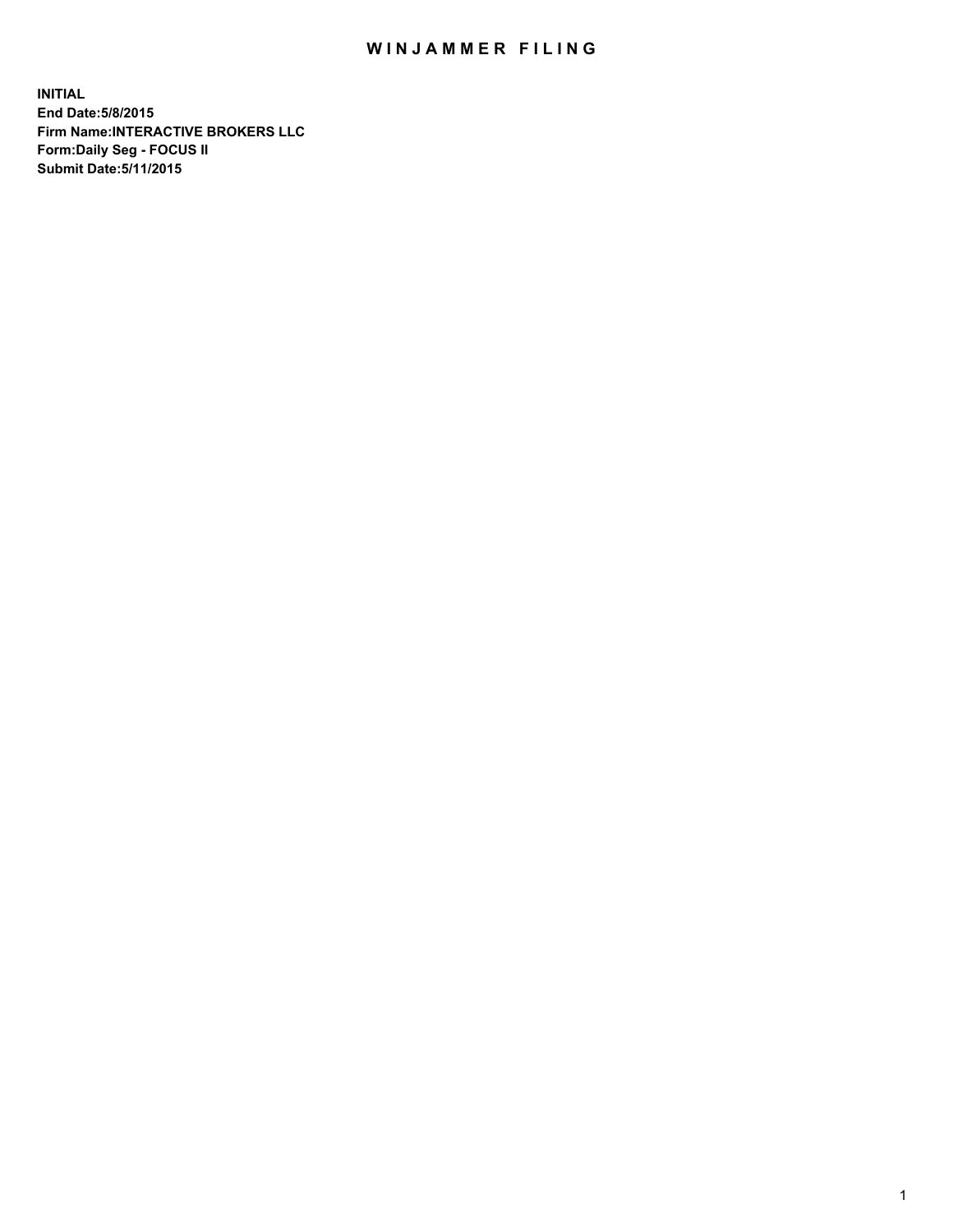## **INITIAL End Date:5/8/2015 Firm Name:INTERACTIVE BROKERS LLC Form:Daily Seg - FOCUS II Submit Date:5/11/2015 Daily Segregation - Cover Page**

| Name of Company                                                                   | <b>INTERACTIVE BROKERS LLC</b> |
|-----------------------------------------------------------------------------------|--------------------------------|
| <b>Contact Name</b>                                                               | <b>Michael Ellman</b>          |
| <b>Contact Phone Number</b>                                                       | 203-422-8926                   |
| <b>Contact Email Address</b>                                                      | mellman@interactivebrokers.co  |
|                                                                                   | $m$                            |
| FCM's Customer Segregated Funds Residual Interest Target (choose one):            |                                |
| a. Minimum dollar amount: ; or                                                    | $\overline{\mathbf{0}}$        |
| b. Minimum percentage of customer segregated funds required:% ; or                | 0                              |
| c. Dollar amount range between: and; or                                           | 155,000,000 245,000,000        |
| d. Percentage range of customer segregated funds required between:% and%.         | 0 <sub>0</sub>                 |
| FCM's Customer Secured Amount Funds Residual Interest Target (choose one):        |                                |
| a. Minimum dollar amount: ; or                                                    |                                |
| b. Minimum percentage of customer secured funds required:% ; or                   | $\overline{\mathbf{0}}$<br>0   |
| c. Dollar amount range between: and; or                                           | 80,000,000 120,000,000         |
| d. Percentage range of customer secured funds required between:% and%.            | 0 <sub>0</sub>                 |
|                                                                                   |                                |
| FCM's Cleared Swaps Customer Collateral Residual Interest Target (choose one):    |                                |
| a. Minimum dollar amount: ; or                                                    | $\overline{\mathbf{0}}$        |
| b. Minimum percentage of cleared swaps customer collateral required:% ; or        | $\overline{\mathbf{0}}$        |
| c. Dollar amount range between: and; or                                           | 0 <sub>0</sub>                 |
| d. Percentage range of cleared swaps customer collateral required between:% and%. | 0 <sub>0</sub>                 |
| Current ANC:on                                                                    | 2,484,649,354 08-MAY-2015      |
| <b>Broker Dealer Minimum</b>                                                      | 297,876,536                    |
| Debit/Deficit - CustomersCurrent AmountGross Amount                               |                                |
| Domestic Debit/Deficit                                                            | 2,267,629                      |
| Foreign Debit/Deficit                                                             | 6,704,9490                     |
| Debit/Deficit - Non CustomersCurrent AmountGross Amount                           |                                |
| Domestic Debit/Deficit                                                            | 0 <sub>0</sub>                 |
| Foreign Debit/Deficit                                                             | 0 <sub>0</sub>                 |
| Proprietary Profit/Loss                                                           |                                |
| Domestic Profit/Loss                                                              | <u>0</u>                       |
| Foreign Profit/Loss                                                               | $\overline{\mathbf{0}}$        |
| Proprietary Open Trade Equity                                                     |                                |
| Domestic OTE                                                                      | <u>0</u>                       |
| Foreign OTE                                                                       | <u>0</u>                       |
| <b>SPAN</b>                                                                       |                                |
| <b>Customer SPAN Calculation</b>                                                  | 1,345,534,872                  |
| Non-Customer SPAN Calcualation                                                    | 21,660,203                     |
| <b>Proprietary Capital Charges</b>                                                | <u>0</u>                       |
| Minimum Dollar Amount Requirement                                                 | 20,000,000 [7465]              |
| Other NFA Dollar Amount Requirement                                               | 21,587,432 [7475]              |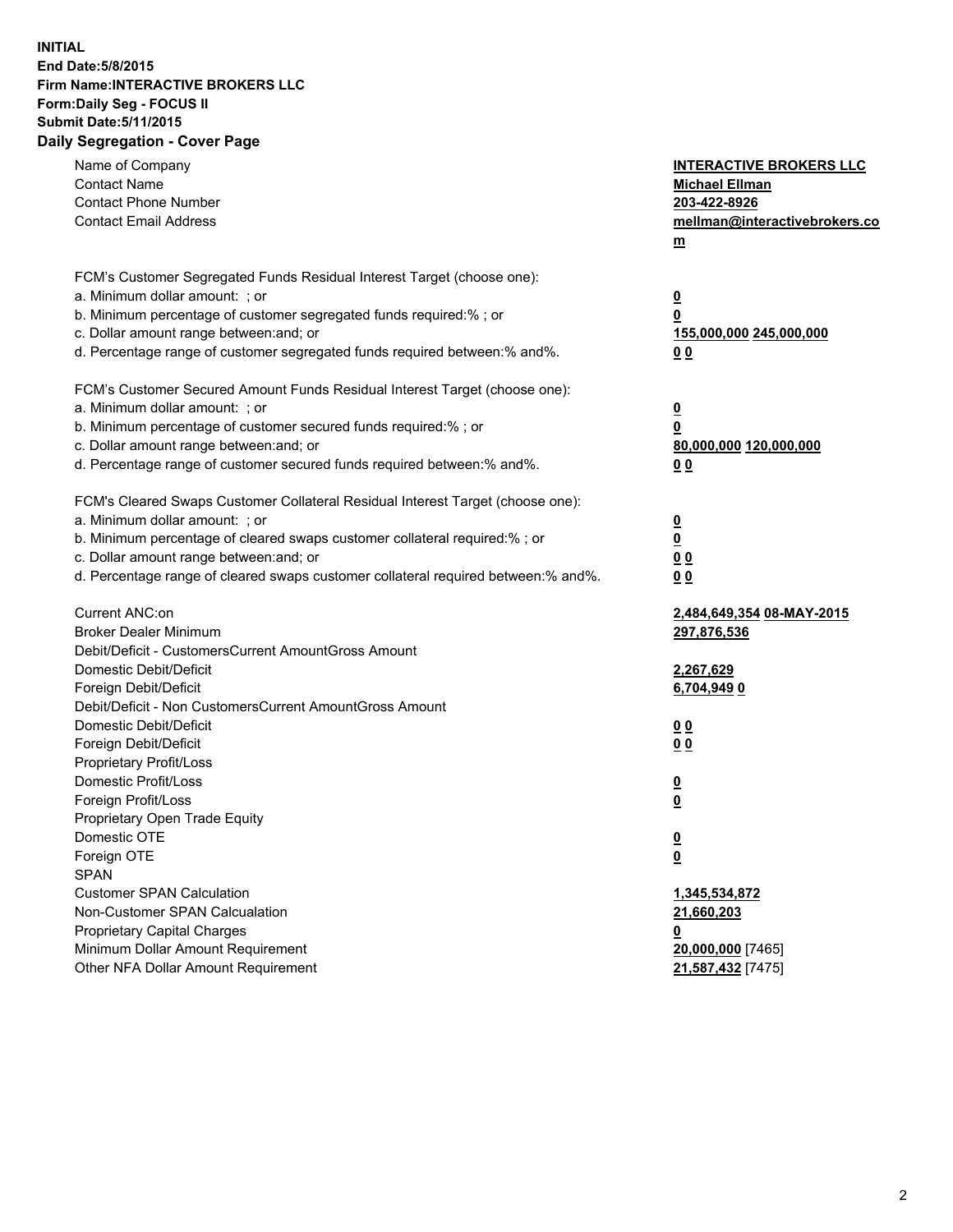## **INITIAL End Date:5/8/2015 Firm Name:INTERACTIVE BROKERS LLC Form:Daily Seg - FOCUS II Submit Date:5/11/2015 Daily Segregation - Secured Amounts**

|     | Foreign Futures and Foreign Options Secured Amounts                                         |                                                |
|-----|---------------------------------------------------------------------------------------------|------------------------------------------------|
|     | Amount required to be set aside pursuant to law, rule or regulation of a foreign            | $0$ [7305]                                     |
|     | government or a rule of a self-regulatory organization authorized thereunder                |                                                |
| 1.  | Net ledger balance - Foreign Futures and Foreign Option Trading - All Customers             |                                                |
|     | A. Cash                                                                                     | 552,623,564 [7315]                             |
|     | B. Securities (at market)                                                                   | $0$ [7317]                                     |
| 2.  | Net unrealized profit (loss) in open futures contracts traded on a foreign board of trade   | -14,891,356 [7325]                             |
| 3.  | Exchange traded options                                                                     |                                                |
|     | a. Market value of open option contracts purchased on a foreign board of trade              | 181,719 [7335]                                 |
|     | b. Market value of open contracts granted (sold) on a foreign board of trade                | -23,056 [7337]                                 |
| 4.  | Net equity (deficit) (add lines 1.2. and 3.)                                                | 537,890,871 [7345]                             |
| 5.  | Account liquidating to a deficit and account with a debit balances - gross amount           | 6,704,949 [7351]                               |
|     | Less: amount offset by customer owned securities                                            | 0 [7352] 6,704,949 [7354]                      |
| 6.  | Amount required to be set aside as the secured amount - Net Liquidating Equity              | 544,595,820 [7355]                             |
|     | Method (add lines 4 and 5)                                                                  |                                                |
| 7.  | Greater of amount required to be set aside pursuant to foreign jurisdiction (above) or line | 544,595,820 [7360]                             |
|     | 6.                                                                                          |                                                |
|     | FUNDS DEPOSITED IN SEPARATE REGULATION 30.7 ACCOUNTS                                        |                                                |
| 1.  | Cash in banks                                                                               |                                                |
|     | A. Banks located in the United States                                                       | $0$ [7500]                                     |
|     | B. Other banks qualified under Regulation 30.7                                              | 0 [7520] 0 [7530]                              |
| 2.  | Securities                                                                                  |                                                |
|     | A. In safekeeping with banks located in the United States                                   | 471,200,273 [7540]                             |
|     | B. In safekeeping with other banks qualified under Regulation 30.7                          | 0 [7560] 471,200,273 [7570]                    |
| 3.  | Equities with registered futures commission merchants                                       |                                                |
|     | A. Cash                                                                                     | $0$ [7580]                                     |
|     | <b>B.</b> Securities                                                                        | $0$ [7590]                                     |
|     | C. Unrealized gain (loss) on open futures contracts                                         | $0$ [7600]                                     |
|     | D. Value of long option contracts                                                           | $0$ [7610]                                     |
|     | E. Value of short option contracts                                                          |                                                |
| 4.  | Amounts held by clearing organizations of foreign boards of trade                           | 0 [7615] 0 [7620]                              |
|     | A. Cash                                                                                     |                                                |
|     | <b>B.</b> Securities                                                                        | $0$ [7640]                                     |
|     |                                                                                             | $0$ [7650]                                     |
|     | C. Amount due to (from) clearing organization - daily variation                             | $0$ [7660]                                     |
|     | D. Value of long option contracts                                                           | $0$ [7670]                                     |
|     | E. Value of short option contracts                                                          | 0 [7675] 0 [7680]                              |
| 5.  | Amounts held by members of foreign boards of trade                                          |                                                |
|     | A. Cash                                                                                     | 228,989,384 [7700]                             |
|     | <b>B.</b> Securities                                                                        | $0$ [7710]                                     |
|     | C. Unrealized gain (loss) on open futures contracts                                         | 2,433,204 [7720]                               |
|     | D. Value of long option contracts                                                           | 181,718 [7730]                                 |
|     | E. Value of short option contracts                                                          | <mark>-23,056</mark> [7735] 231,581,250 [7740] |
| 6.  | Amounts with other depositories designated by a foreign board of trade                      | $0$ [7760]                                     |
| 7.  | Segregated funds on hand                                                                    | $0$ [7765]                                     |
| 8.  | Total funds in separate section 30.7 accounts                                               | 702,781,523 [7770]                             |
| 9.  | Excess (deficiency) Set Aside for Secured Amount (subtract line 7 Secured Statement         | 158,185,703 [7380]                             |
|     | Page 1 from Line 8)                                                                         |                                                |
| 10. | Management Target Amount for Excess funds in separate section 30.7 accounts                 | 80,000,000 [7780]                              |
| 11. | Excess (deficiency) funds in separate 30.7 accounts over (under) Management Target          | 78,185,703 [7785]                              |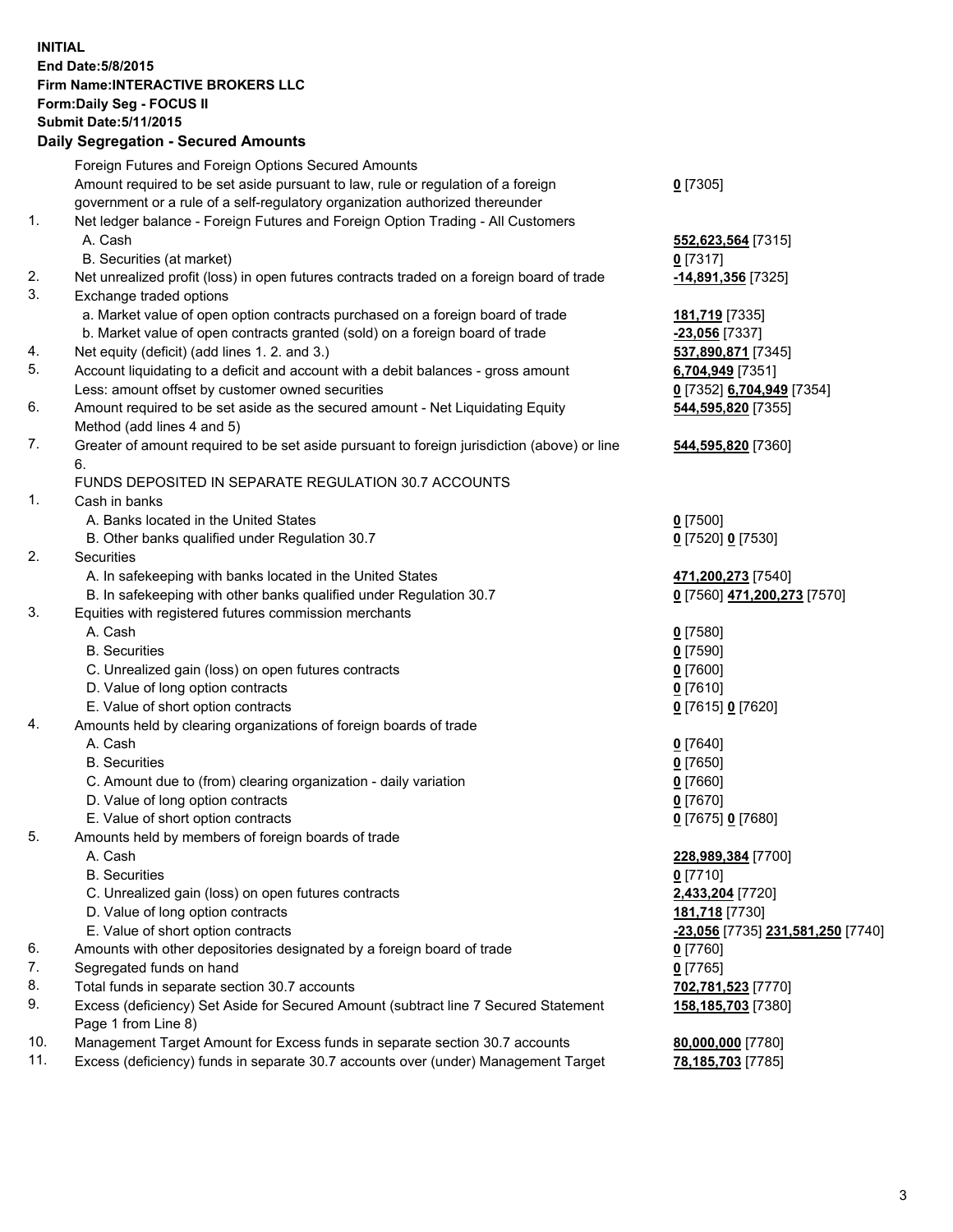**INITIAL End Date:5/8/2015 Firm Name:INTERACTIVE BROKERS LLC Form:Daily Seg - FOCUS II Submit Date:5/11/2015 Daily Segregation - Segregation Statement** SEGREGATION REQUIREMENTS(Section 4d(2) of the CEAct) 1. Net ledger balance A. Cash **2,614,416,484** [7010] B. Securities (at market) **0** [7020] 2. Net unrealized profit (loss) in open futures contracts traded on a contract market **-107,708,920** [7030] 3. Exchange traded options A. Add market value of open option contracts purchased on a contract market **109,263,973** [7032] B. Deduct market value of open option contracts granted (sold) on a contract market **-191,482,338** [7033] 4. Net equity (deficit) (add lines 1, 2 and 3) **2,424,489,199** [7040] 5. Accounts liquidating to a deficit and accounts with debit balances - gross amount **2,267,629** [7045] Less: amount offset by customer securities **0** [7047] **2,267,629** [7050] 6. Amount required to be segregated (add lines 4 and 5) **2,426,756,828** [7060] FUNDS IN SEGREGATED ACCOUNTS 7. Deposited in segregated funds bank accounts A. Cash **324,685,873** [7070] B. Securities representing investments of customers' funds (at market) **1,384,108,729** [7080] C. Securities held for particular customers or option customers in lieu of cash (at market) **0** [7090] 8. Margins on deposit with derivatives clearing organizations of contract markets A. Cash **13,000,761** [7100] B. Securities representing investments of customers' funds (at market) **105,439,969** [7110] C. Securities held for particular customers or option customers in lieu of cash (at market) **0** [7120] 9. Net settlement from (to) derivatives clearing organizations of contract markets **1,918,861** [7130] 10. Exchange traded options A. Value of open long option contracts **2,628,143** [7132] B. Value of open short option contracts **-5,573,504** [7133] 11. Net equities with other FCMs A. Net liquidating equity **-57,422,613** [7140] B. Securities representing investments of customers' funds (at market) **863,329,299** [7160] C. Securities held for particular customers or option customers in lieu of cash (at market) **0** [7170] 12. Segregated funds on hand **0** [7150] 13. Total amount in segregation (add lines 7 through 12) **2,632,115,518** [7180] 14. Excess (deficiency) funds in segregation (subtract line 6 from line 13) **205,358,690** [7190] 15. Management Target Amount for Excess funds in segregation **155,000,000** [7194]

16. Excess (deficiency) funds in segregation over (under) Management Target Amount Excess

**50,358,690** [7198]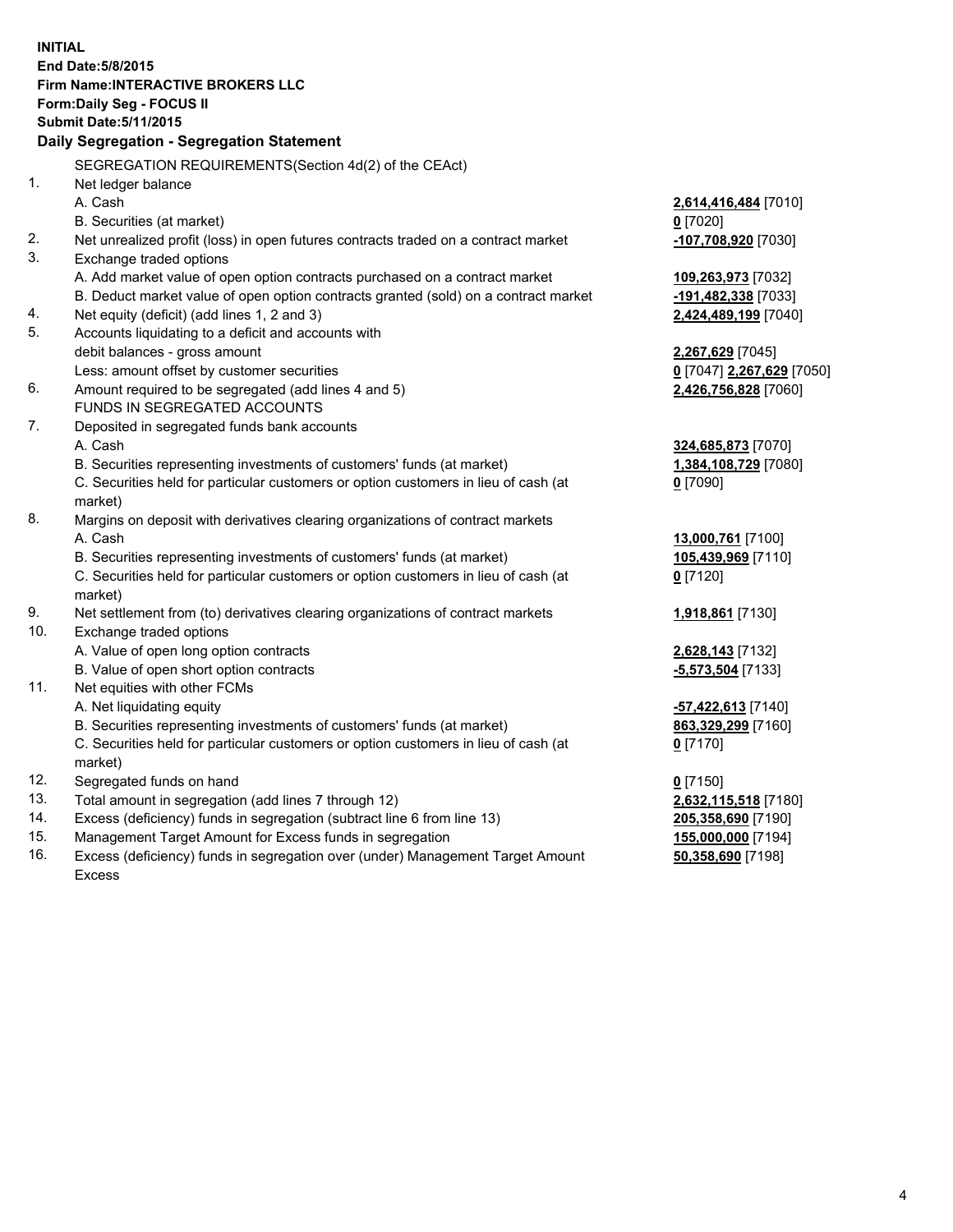## **INITIAL End Date:5/8/2015 Firm Name:INTERACTIVE BROKERS LLC Form:Daily Seg - FOCUS II Submit Date:5/11/2015 Daily Segregation - Supplemental**

| $\blacksquare$           | Total gross margin deficiencies - Segregated Funds Origin                              | 2,866,819 [9100] |
|--------------------------|----------------------------------------------------------------------------------------|------------------|
| $\sim$                   | Total gross margin deficiencies - Secured Funds Origin                                 | $0$ [9101]       |
| $\blacksquare$           | Total gross margin deficiencies - Cleared Swaps Customer Collateral Funds Origin       | 0 [9102]         |
| $\blacksquare$           | Total gross margin deficiencies - Noncustomer and Proprietary Accounts Origin          | $0$ [9103]       |
| $\blacksquare$           | Total number of accounts contributing to total gross margin deficiencies - Segregated  | 21 [9104]        |
|                          | Funds Origin                                                                           |                  |
| $\blacksquare$           | Total number of accounts contributing to total gross margin deficiencies - Secured     | $0$ [9105]       |
|                          | Funds Origin                                                                           |                  |
| $\overline{\phantom{a}}$ | Total number of accounts contributing to the total gross margin deficiencies - Cleared | $0$ [9106]       |
|                          | Swaps Customer Collateral Funds Origin                                                 |                  |
| ۰                        | Total number of accounts contributing to the total gross margin deficiencies -         | $0$ [9107]       |
|                          | Noncustomer and Proprietary Accounts Origin                                            |                  |
| $\blacksquare$           | Upload a copy of the firm's daily margin report the FCM uses to issue margin calls     |                  |
|                          | which corresponds with the reporting date.                                             |                  |

05.08.2015 Commodity Margin Deficiency Report.xls